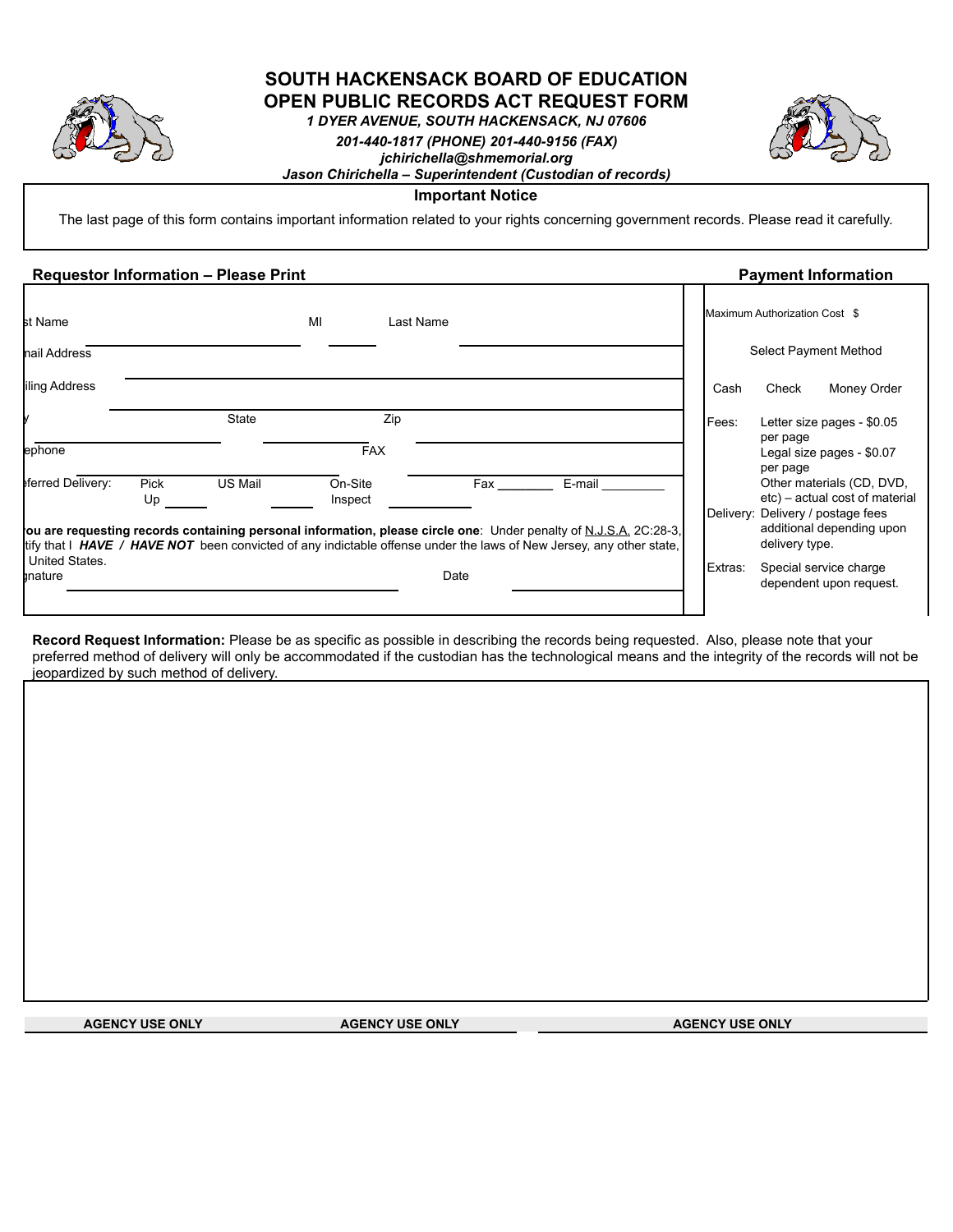| Est. Document Cost<br>Est. Delivery Cost<br>Est. Extras Cost<br>Total Est. Cost<br>Deposit Amount<br><b>Estimated Balance</b> | <b>Disposition Notes</b><br>Custodian: If any part of request cannot be<br>delivered in seven business days,<br>detail reasons here. | <b>Tracking Information</b><br>Tracking #<br>Rec'd Date<br>Ready Date<br><b>Total Pages</b> | <b>Final Cost</b><br>Total<br>Deposit<br><b>Balance Due</b><br><b>Balance Paid</b><br><b>Records Provided</b> |
|-------------------------------------------------------------------------------------------------------------------------------|--------------------------------------------------------------------------------------------------------------------------------------|---------------------------------------------------------------------------------------------|---------------------------------------------------------------------------------------------------------------|
| Deposit Date                                                                                                                  | In Progress<br>Open<br>$\sim$<br>Denied<br>Closed<br>$\sim$<br>Filled<br>Closed<br>$\sim$<br>Partial<br>Closed<br>$\sim$             | <b>Custodian Signature</b>                                                                  | Date                                                                                                          |

## **DEPOSITS**

The custodian may require a deposit against costs for reproducing documents sought through an anonymous request whenever the custodian anticipates that the documents requested will cost in excess of \$5 to reproduce.

Where a special service charge is warranted under OPRA, that amount will be communicated to you as required under the statute. You have the opportunity to review and object to the charge prior to it being incurred. If, however, you approve of the fact and amount of the special service charge, you may be required to pay a deposit or pay in full prior to reproduction of the documents.

#### **YOUR REQUEST FOR RECORDS IS DENIED FOR THE FOLLOWING REASON(S):**

(To be completed by the Custodian of Records – check the box of the numbered exemption(s) as they apply to the records requested. If multiple records are requested, be specific as to which exemption(s) apply to each record. **Response is due to requestor as soon as possible, but no later than seven business days**.)

### **N.J.S.A. 47:1A-1.1**

|        | Inter-agency or intra-agency advisory, consultative or deliberative material                                                          |
|--------|---------------------------------------------------------------------------------------------------------------------------------------|
| 000    | Legislative records                                                                                                                   |
|        | Law enforcement records:                                                                                                              |
|        | Medical examiner photos<br>$\Box$                                                                                                     |
|        | Criminal investigatory records (however, N.J.S.A. 47:1A-3.b. lists specific criminal investigatory information which must be          |
|        | disclosed)                                                                                                                            |
|        | $\Box$<br>Victims' records                                                                                                            |
|        | Trade secrets and proprietary commercial or financial information                                                                     |
| $\Box$ | Any record within the attorney-client privilege                                                                                       |
| $\Box$ | Administrative or technical information regarding computer hardware, software and networks which, if disclosed would jeopardize       |
|        | computer security                                                                                                                     |
| $\Box$ | Emergency or security information or procedures for any buildings or facility which, if disclosed, would jeopardize security of the   |
|        | building or facility or persons therein                                                                                               |
|        | Security measures and surveillance techniques which, if disclosed, would create a risk to the safety or persons, property, electronic |
|        | data or software                                                                                                                      |
| $\Box$ | Information which, if disclosed, would give an advantage to competitors or bidders                                                    |
|        | Information generated by or on behalf of public employers or public employees in connection with:                                     |
|        | Any sexual harassment complaint filed with a public employer<br>$\Box$                                                                |
|        | Any grievance filed by or against an employee                                                                                         |
|        | Collective negotiations documents and statements of strategy or negotiating                                                           |
|        | Information that is a communication between a public agency and its insurance carrier, administrative service organization or risk    |
|        | management office                                                                                                                     |
| $\Box$ | Information that is to be kept confidential pursuant to court order                                                                   |
| $\Box$ | Certificate of honorable discharge issued by the United States government (Form DD-214) filed with a public agency                    |
| 000    | Social security numbers                                                                                                               |
|        | Credit card numbers                                                                                                                   |
|        | Unlisted telephone numbers                                                                                                            |
| $\Box$ | Drivers' license numbers                                                                                                              |
| $\Box$ | Certain records of higher education institutions:                                                                                     |
|        | Research records                                                                                                                      |
|        | Questions or scores for exam for employment or academics                                                                              |
|        | Charitable contribution information                                                                                                   |
|        | Rare book collections gifted for limited access                                                                                       |

□ Admission applications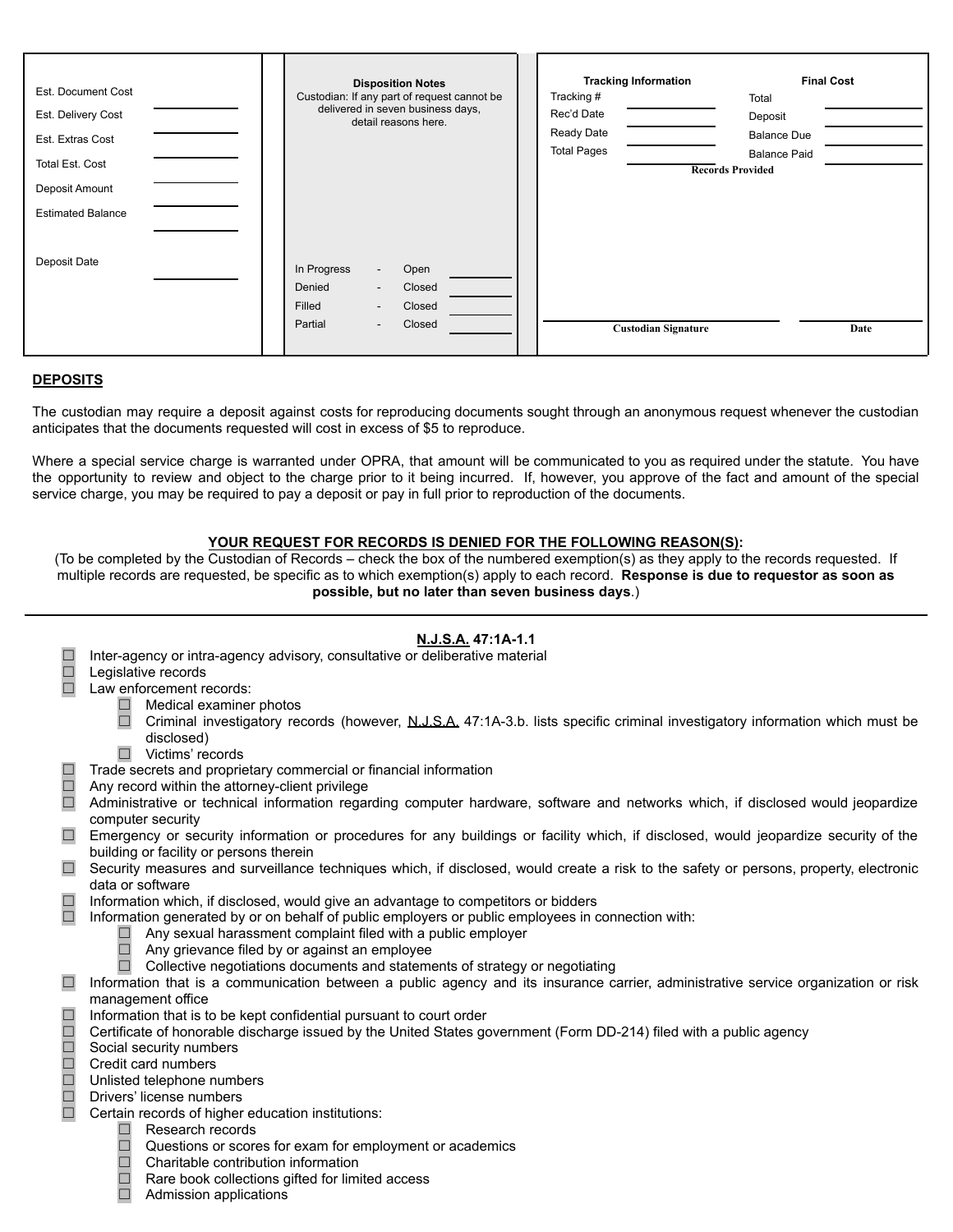- ☐ Student records, grievances or disciplinary proceedings revealing a students' identification
- 
- ☐ Convicts requesting their victims' records **N.J.S.A. 47:1A-2.2**
- **□ Biotechnology trade secrets <u>N.J.S.A.</u> 47:1A-1.2**<br>
 Convicts requesting their victims' records N.J.S.A<br>
 Ongoing investigations of non-law enforcement a<br>
□ Public defender records N.J.S.A. 47:1A-5.k.<br>
□ Upholds exemp ☐ Ongoing investigations of non-law enforcement agencies (must prove disclosure is inimical to the public interest) **N.J.S.A. 47:1A-3.a.** ☐ Public defender records **N.J.S.A. 47:1A-5.k.**

Upholds exemptions contained in other State or federal statutes and regulations, Executive Orders, Rules of Court, and privileges created by State Constitution, statute, court rule or judicial case law **N.J.S.A. 47:1A-9**

- $\Box$  Personnel and pension records (however, the following information must be disclosed:
	- An individual's name, title, position, salary, payroll record, length of service, date of separation and the reason for such separation, and the amount and type of any pension received
	- When required to be disclosed by another law, when disclosure is essential to the performance of official duties of a person duly authorized by this State or the US, or when authorized by an individual in interest
	- Data contained in information which disclose conformity with specific experiential, educational or medical qualifications required for government employment or for receipt of a public pension, but not including any detailed medical or psychological information **N.J.S.A. 47:1A-10**

### **N.J.S.A. 47:1A-1**

 $\Box$  "a public agency has a responsibility and an obligation to safeguard from public access a citizen's personal information with which it has been entrusted when disclosure thereof would violate the citizen's reasonable expectation of privacy."

Burnett v. County of Bergen, 198 N.J. 408 (2009). Without ambiguity, the court held that the privacy provision "is neither a preface nor a preamble." Rather, "the very language expressed in the privacy clause reveals its substantive nature; it does not offer reasons why OPRA was adopted, as preambles typically do; instead, it focuses on the law's implementation." "Specifically, it imposes an obligation on public agencies to protect against disclosure of personal information which would run contrary to reasonable privacy interests."

### **Executive Order No. 21 (McGreevey 2002)**

- ☐ Records where inspection, examination or copying would substantially interfere with the State's ability to protect and defend the State and its citizens against acts of sabotage or terrorism, or which, if disclosed, would materially increase the risk or consequences of potential acts of sabotage or terrorism.
- ☐ Records exempted from disclosure by State agencies' proposed rules.

### **Executive Order No. 26 (McGreevey 2002)**

- ☐ Certain records maintained by the Office of the Governor
- ☐ Resumes, applications for employment or other information concerning job applicants while a recruitment search is ongoing
- ☐ Records of complaints and investigations undertaken pursuant to the Model Procedures for Internal Complaints Alleging Discrimination, Harassment or Hostile Environments
- ☐ Information relating to medical, psychiatric or psychological history, diagnosis, treatment or evaluation
- □ Information in a personal income or other tax return
- ☐ Information describing a natural person's finances, income, assets, liabilities, net worth, bank balances, financial history or activities, or creditworthiness, except as otherwise required by law to be disclosed
- ☐ Test questions, scoring keys and other examination data pertaining to the administration of an examination for public employment or licensing
- ☐ Records in the possession of another department (including NJ Office of Information Technology or State Archives) when those records are made confidential by regulation or EO 9.

#### **Other Exemption(s) contained in a State statute, resolution of either or both House of the Legislature, regulation, Executive Order, Rules of Court, any federal law, federal regulation or federal order pursuant to N.J.S.A. 47:1A-9.a.**

(Please provide detailed information regarding the exemption from disclosure for which you are relying to deny access to government records. If multiple records are requested, be specific as to which exemption(s) apply to each record.)

### **REQUEST FOR RECORDS UNDER THE COMMON LAW**

If, in addition to requesting records under OPRA, you are also requesting the government records under the common law, please check the box below.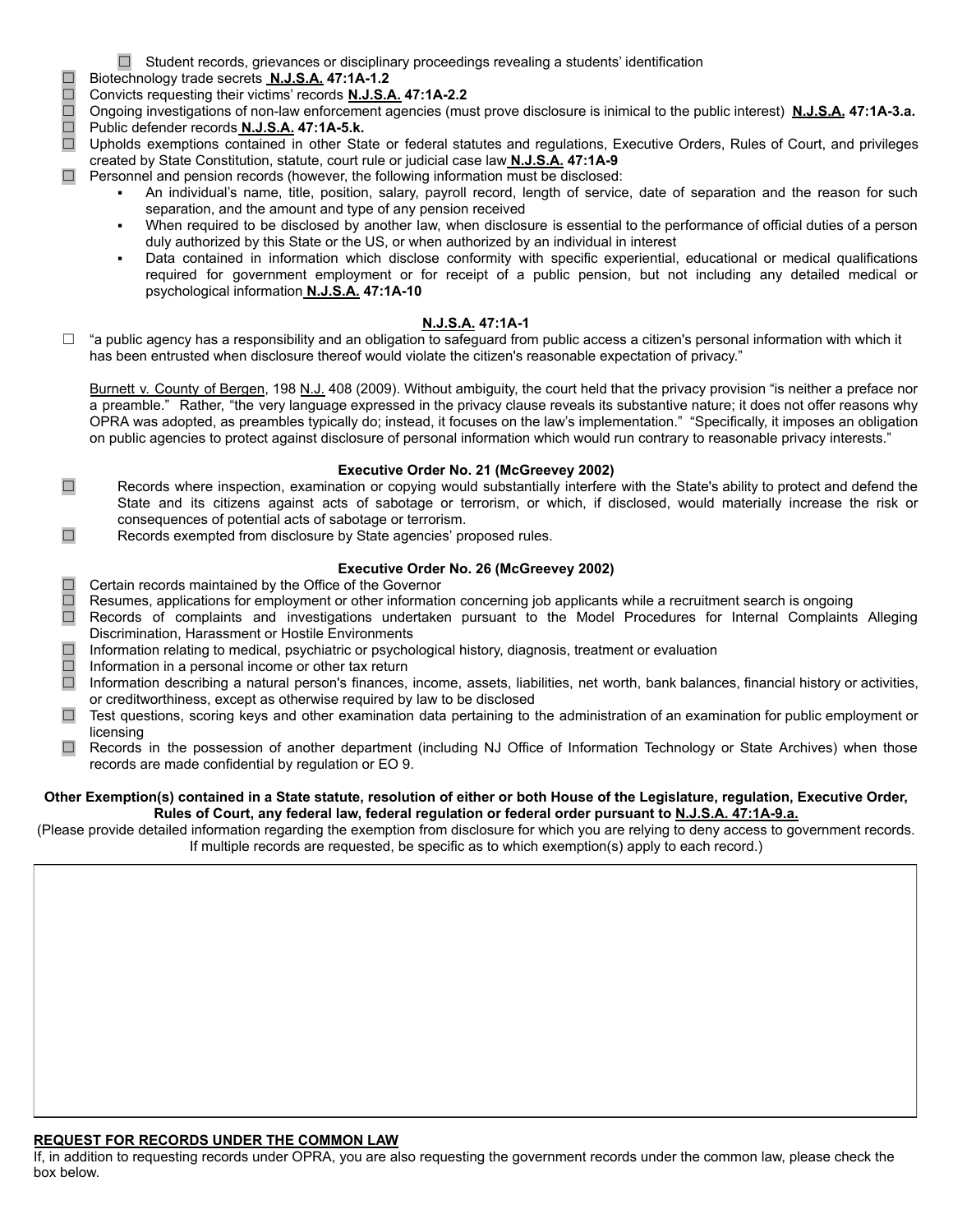A public record under the common law is one required by law to be kept, or necessary to be kept in the discharge of a duty imposed by law, or directed by law to serve as a memorial and evidence of something written, said, or done, or a written memorial made by a public officer authorized to perform that function, or a writing filed in a public office. The elements essential to constitute a public record are that it be a written memorial, that it be made by a public officer, and that the officer be authorized by law to make it.

☐Yes, I am also requesting the documents under common law.

If the information requested is a "public record" under common law and the requestor has a legally recognized interest in the subject matter contained in the material, then the material must be disclosed if the individual's right of access outweighs the State's interest in preventing disclosure.

 $\_$  , and the state of the state of the state of the state of the state of the state of the state of the state of the state of the state of the state of the state of the state of the state of the state of the state of the  $\_$  , and the state of the state of the state of the state of the state of the state of the state of the state of the state of the state of the state of the state of the state of the state of the state of the state of the  $\_$  , and the state of the state of the state of the state of the state of the state of the state of the state of the state of the state of the state of the state of the state of the state of the state of the state of the

Please set forth your interest in the subject matter contained in the requested material:

Note that any challenge to a denial of a request for records under the common law cannot be made to the Government Records Council, as the Government Records Council only has jurisdiction to adjudicate challenges to denials of OPRA requests. A *challenge to the denial of access under the common law can be made by filing an action in Superior Court.*

- 1. All government records are subject to public access under the Open Public Records Act ("OPRA"), unless specifically exempt.
- 2. A request for access to a government record under OPRA must be in writing, hand-delivered, mailed, transmitted electronically, or otherwise conveyed to the appropriate custodian. N.J.S.A. 47:1A-5.g. The seven (7) business day response time does not commence until the records custodian receives the request form. If you submit the request form to any other officer or employee of the *Name of Agency*, that officer or employee must either forward the request to the appropriate custodian, or direct you to the appropriate custodian. N.J.S.A. 47:1A-5.h.
- 3. Requestors may submit requests anonymously. If you elect not to provide a name, address, or telephone number, or other means of contact, the custodian is not required to respond until you reappear before the custodian seeking a response to the original request.
- 4. The fees for duplication of a government record in printed form are listed on the front of this form. We will notify you of any special service charges or other additional charges authorized by State law or regulation before processing your request. Payment shall be made by cash, check or money order payable to the *Name of Agency.*
- 5. You may be charged a 50% or other deposit when a request for copies exceeds \$25. The Name of Agency custodian will contact you and advise you of any deposit requirements. You agree to pay the balance due upon delivery of the records. Anonymous requests in excess of \$5.00 require a deposit of 100% of estimated fees.
- 6. Under OPRA, a custodian must deny access to a person who has been convicted of an indictable offense in New Jersey, any other state, or the United States, **and** who is seeking government records containing personal information pertaining to the person's victim or the victim's family. This includes anonymous requests for said information.
- 7. By law, the *Name of Agency* must notify you that it grants or denies a request for access to government records within seven (7) business days after the agency custodian of records receives the request. If the record requested is not currently available or is in storage, the custodian will advise you within seven (7) business days after receipt of the request when the record can be made available and the estimated cost for reproduction.
- 8. You may be denied access to a government record if your request would substantially disrupt agency operations and the custodian is unable to reach a reasonable solution with you.
- 9. If the *Name of Agency* is unable to comply with your request for access to a government record, the custodian will indicate the reasons for denial on the request form or other written correspondence and send you a signed and dated copy.
- 10. Except as otherwise provided by law or by agreement with the requester, if the agency custodian of records fails to respond to you within seven (7) business days of receiving a request, the failure to respond is a deemed denial of your request.
- 11. If your request for access to a government record has been denied or unfilled within the seven (7) business days required by law, you have a right to challenge the decision by the *Name of Agency* to deny access. At your option, you may either institute a proceeding in the Superior Court of New Jersey or file a complaint with the Government Records Council ("GRC") by completing the Denial of Access Complaint Form. You may contact the GRC by toll-free telephone at 866-850-0511, by mail at PO Box 819, Trenton, NJ, 08625, by e-mail at *grc@dca.state.nj.us*, or at their web site at